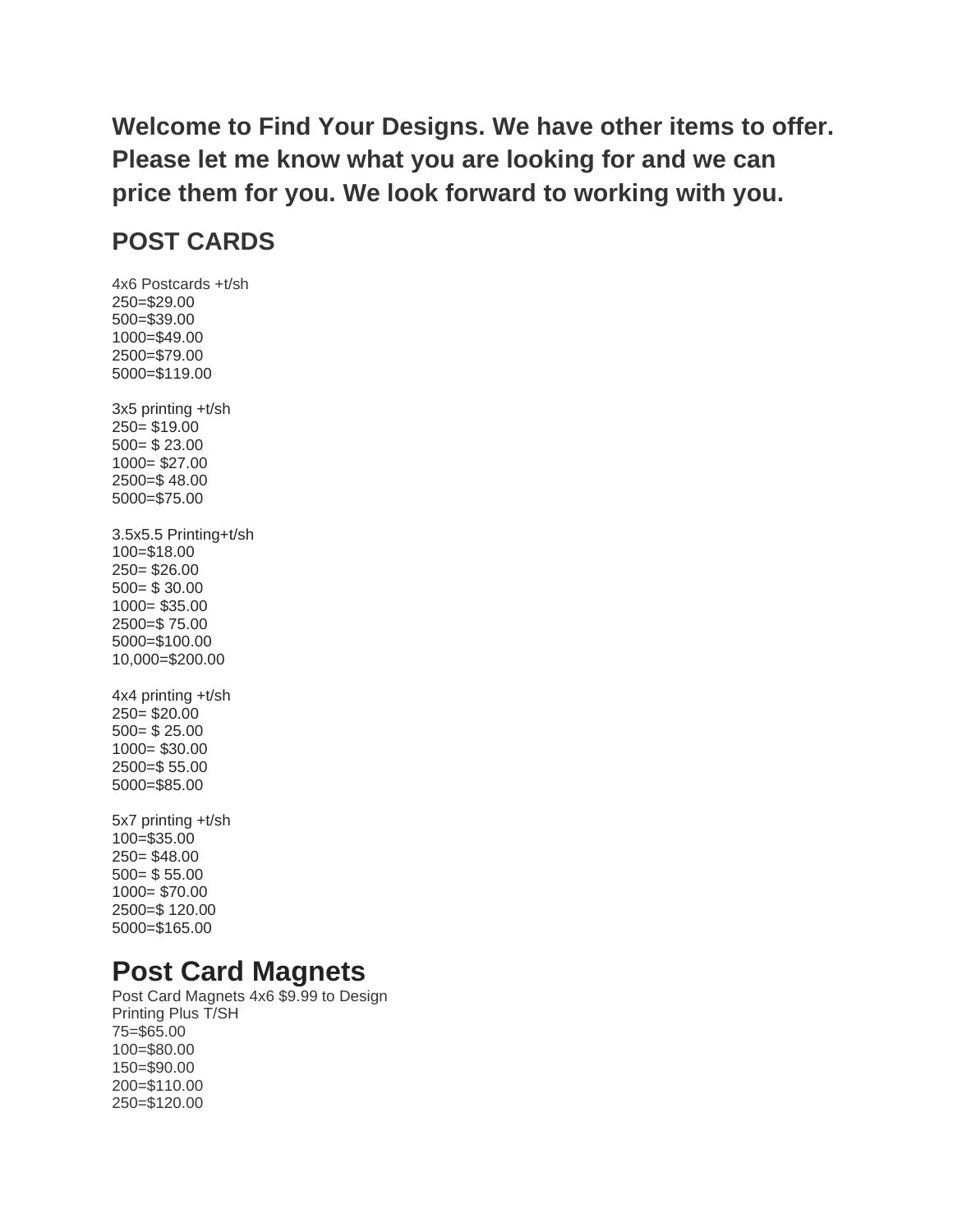500=\$200.00 1000=\$325.00 2500=\$720.00 5000=\$1320.00

#### **FLYERS**

8 1/2x11 100lb Gloss Book with Aqueous coating C2S 2-SIDED+Shipping+ tax 100=\$56.00 250= \$80.00 500= \$100.00 1000= \$125.00 2500=\$185.00 5000=\$230.00 10,000=\$450.00

8 1/2x11 100lb Gloss Book with Aqueous coating C2S 1-SIDED +Shipping+ tax 100=\$39.00 250= \$69.00 500= \$80.00 1000= \$100.00 2500=\$140.00 5000=\$175.00 10,000=\$370.00

### **Business Cards**

Business Card 3.5x2 14pt gloss +t/sh amount= one sided or 2 sided 100=\$7.50 or \$9.00 250= \$8.50 or \$10.00 500= \$10.00 or \$12.00 1000=\$15.00 or \$18.00 5000= \$32.00 or \$35.00

Rounded edges Business Cards 14pt Gloss 250= \$13.50 500=\$16.00 1000=\$ 25.00 5000= \$53.00

# **Business Card Magnets**

Business Card Magnets 2x3.5 Printing Plus T/SH 75=\$20.00 100=\$25.00 150=\$27.00 200=\$32.00